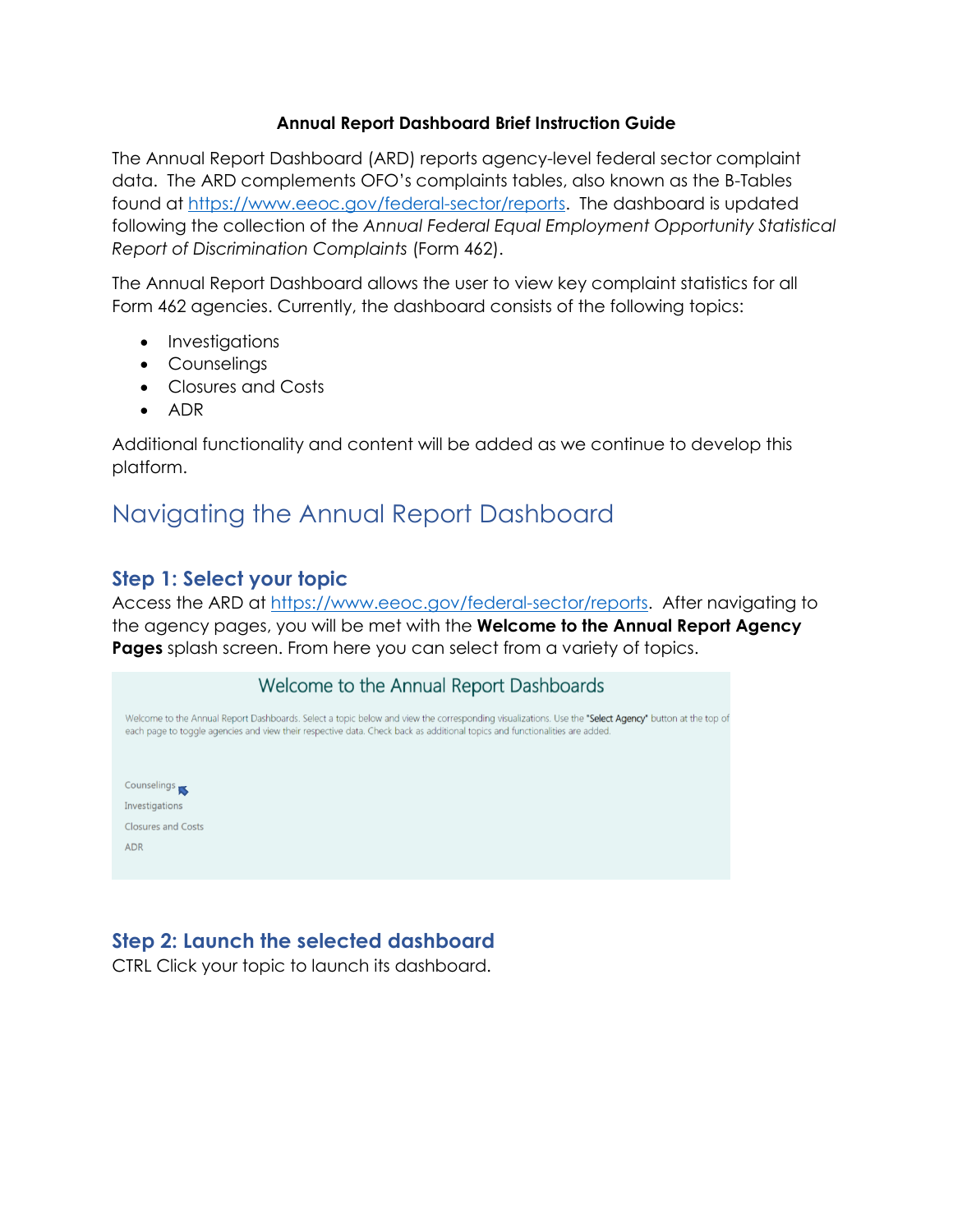

### **Step 3: Select your agency to view the statistics**

Select your agency using the **"Select Agency"** option.

As you cycle through the list of agencies, the data displayed on the page will change accordingly.



Currently, only one agency should be selected at a time. Functionality for selecting multiple and/or all agencies will be added in future updates.